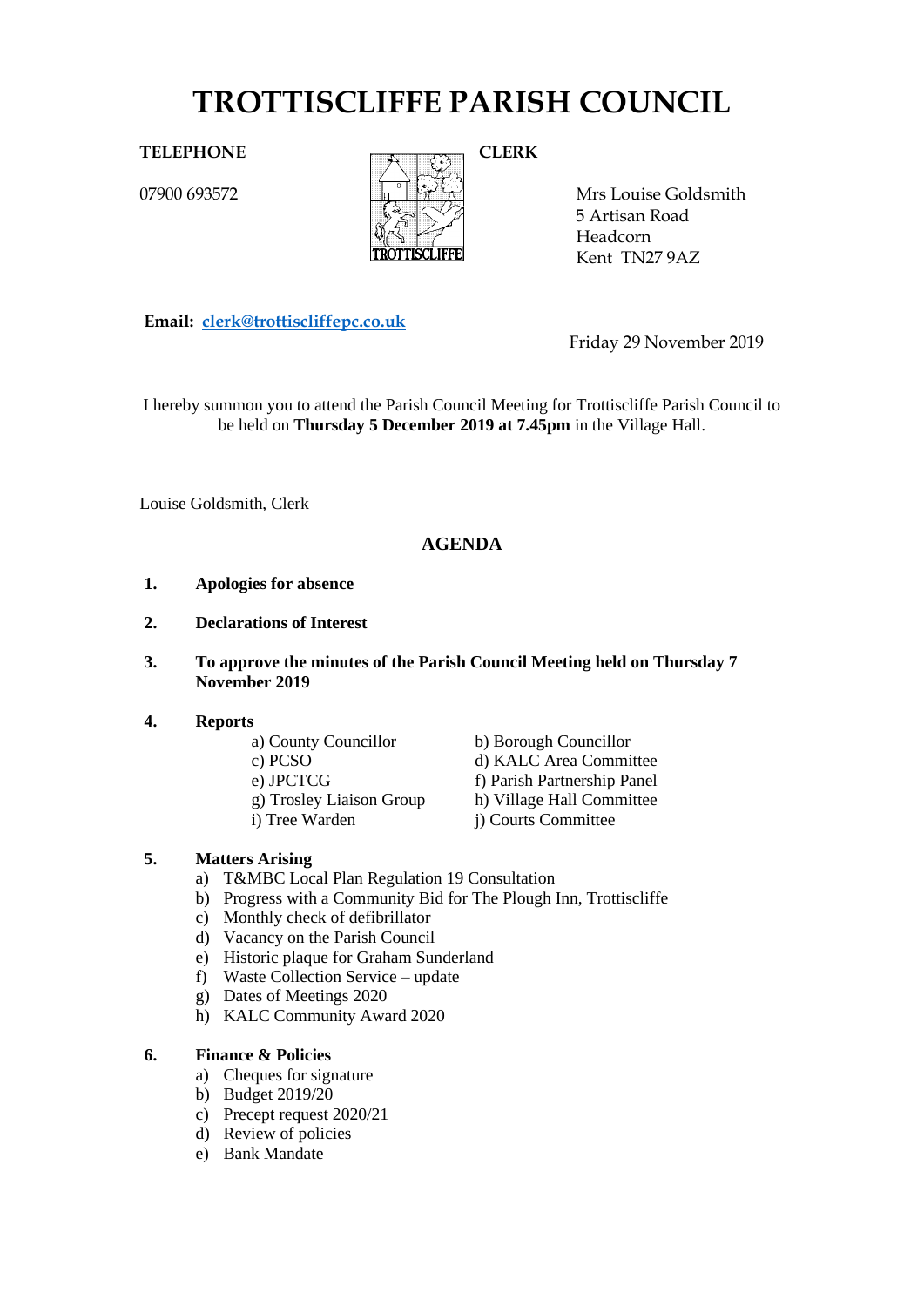**7. Members of the public** – Members of the public will be welcome to address the Parish Council with any local concerns they may have. Please note this item will be limited in time at the discretion of the Chairman.

# **8. Planning**

# **a) Applications:**

1] TM/19/02738/FL – Rectory Cottage, Church Lane, Trottiscliffe, ME19 5EB Proposal to move the rear door to the adjacent wall, forming of one new window and door to the rear elevation.

# **b) Decisions from T&MBC:**

1] TM/19/02296/FL – Rosedene, Church Lane, Trottiscliffe, ME19 5ED Erection of wooden cabin in rear garden. *Approved*

2] TM/19/002238/FL – Newlands, School Lane, Trottiscliffe, ME19 5EH Creation of additional first floor window in eastern elevation, uPVC, 1.2m wide x 1.3m high, with clear glazing.

3] TM/19/02219/FL – The Old Post Office, Taylors Lane, ME19 5DR Erection of a shed.

4] TM/19/01756/FL – Mount Mead, Ford Lane, Trottiscliffe, ME19 5DP Demolition of existing domestic outbuildings and construction of two bungalows with ancillary areas and parking provision. *Approved*

# **c) Other planning matters**

1] Enforcement cases – update

2] TM/18/00357/OA – The Nursery, Taylors Lane, Trottiscliffe Erection of a detached dwelling. Note: Appeal has been submitted. 3] Bramble Park – Cavedish Education

# **9. Highways, footways and footpaths**

- 1] Reported faults update
- 2] Big Conversation update

# **10. Open Spaces, Recreation ground and allotments**

- 1] Recreation Ground and playground
- 2] Allotments
- 3] Trottiscliffe School Update
- 4] Community Farm

# **11. Correspondence**

# **a) For Information**

- 1] Area 2 Planning Committee 11 December 2019 (CANCELLED)
- 2] Joint Transportation Board 9 March 2020
- 3] Parish Partnership Panel 6 February 2020
- 4] Standards Committee 14 January 2020
- 5] KALC Area Committee Meeting 5 December 2019

# **b) On Circulation**

# **c) Requiring Attention**

1] Kent Minerals and Waste Local Plan 2013-30 – Proposed modifications

#### **12. Any other business**

# **13. Date of the next meeting: Thursday 6 February at 7.45pm**